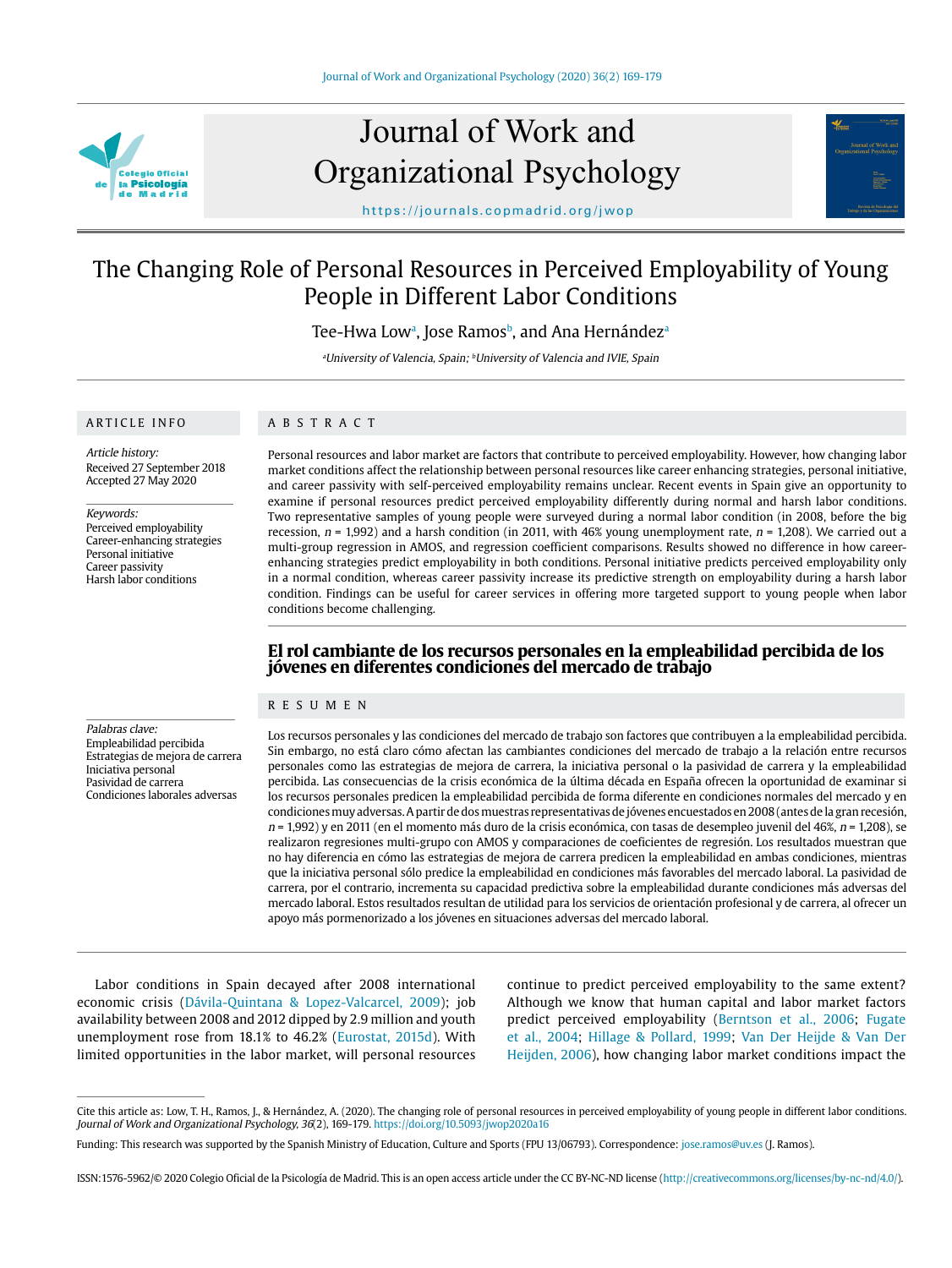relationship between human capital and perceived employability remains unclear.

# **The Spanish Labor Context**

Recent events in Spain offer an opportunity to understand the impact of labor market conditions on the relationship between human capital and perceived employability in young people. In the years between 1997 and 2007, the construction and property industry in Spain flourished; Spain experienced intense economic growth and had achieved a gross domestic product (GDP) per capita of 105% of the EU average (Eurostat, 2016). However, despite the growing and well-performing economy, the global financial crisis in the late 2008 indirectly led to the crashing of the construction bubble, and many people became unemployed. By 2009, a year into recession, unemployment grew from 8.2% to 17.9% (Eurostat, 2015c), youth unemployment inflated by 25 percentage points and long-term unemployment rose from 1.7% to 4.3% (Eurostat, 2015b). Various scholars posit that the existing deep-seated structural issues, such as rigid employee protection legislation (EPL), extreme market duality, and high market volatility in the Spanish labor market, contributed indirectly to the exacerbation of the unemployment situation during the crisis (Dávila-Quintana & Lopez-Valcarcel, 2009; García-Montalvo, 2012; Rocha Sánchez, 2012; Sala & Silva, 2009). For instance, factors like EPL and wage rigidity which protected permanent employees, facilitated the exercise of external flexibility (i.e., the dismissal of temporary workers) in response to market fluctuations and shocks rather than wage or work hours adjustments, which further contributed to market duality and volatility during recession (Sala & Silva, 2009). This is congruent with observations indicating that the majority of job loss during the initial stage of recession were concentrated on temporary workers (Corujo, 2013). However, as recession continued into 2010, permanent workers were also affected, as job creation and recovery prognosis were low (European Foundation for the Improvement of Living and Working Conditions [Eurofound, 2013]). By 2012, both temporary and permanent workers were affected in a similar manner (Corujo, 2013).

## **Study Objective**

This study aimed to understand if personal resources predict perceived employability in young people differently during normal and harsh labor market conditions by using two cross-sectional sample collected in the year 2008 (normal condition) and 2011 (harsh condition). For the purpose of investigating the differential roles of personal resources in predicting perceived employability, year 2008 is labelled as normal condition as it marks the onset of recession in Spain although global economic recession started in about late 2007. Thus, the fall of Lehman Brothers (15<sup>th</sup> September 2008) could be considered as the starting point of the financial and economic crisis, and its effects started to be perceived in Spain at last three-months period in 2008, as economic press reflected. Spanish GDP increased by 1.1% along 2008, but in the last three-month period of 2008 GPD decreased a 0.8%. Year 2011 is labelled as harsh condition as Spanish economy was in the midst of recession with distinctly high unemployment rates and low job vacancies compared to 2008 (21.4% in 2011 vs. 11.3% in 2008; Eurostat, 2015c). This study focuses its attention on young people because they are more vulnerable to labor market fluctuations (Gangl, 2002) as temporary contracts (or fixed-term contracts), due to its low entry requirements, are commonly used by young Spaniards to facilitate entry into the labor market. However, the strict EPL and external flexibility also facilitated their exit when labor market conditions or economic situation became harsh (European Commission, 2010). In addition, studies indicate that it is tougher for young people to obtain permanent contracts during harsh labor conditions (Eurofound, 2013). Thus, during harsh times young people are in a more precarious situation of falling into long term unemployment, which can be detrimental to their future productive capabilities (Gregg & Tominey, 2005; Korpi et al., 2003). Studies show that long term unemployment in one's early career can have a significant effect on the life course and future employment capabilities (Gregg & Tominey, 2005; Korpi et al., 2003). Thus, understanding the relationship between personal resources and perceived employability in a harsh labor condition can be valuable for career counselling and vocational psychology in supporting young people during tough times. In other words, understanding if personal resources predict perceived employability differently when labor conditions change can plausibly assist career practices to better support young people in maintaining and enhancing their employability perceptions during tough times and in preparation for economic recovery where competition will be intense. In general, maintaining and enhancing one's employability perception is important because it can lower the likelihood of being psychologically harmed by unemployment (Fugate et al., 2004; McArdle et al., 2007), protect one's self concept and self-esteem (McArdle et al., 2007) during unemployment, strengthen sense of security and independence during unemployment (Daniels et al., 1998; Rothwell & Arnold, 2007), and support individuals to cope during job search (Chen & Lim, 2012). In addition to coping during unemployment, scholars have also found perceived employability to positively relate to health, well-being, and life satisfaction (Berntson & Marklund, 2007; De Cuyper et al., 2008). Thus, the main aim of our study is to analyze if during poor labor market conditions (high unemployment rates and lack of job offers) variables related with youngsters' perceived employability remain the same and if their predictive capability is reinforced, as compared with more favorable labor market condition.

#### **Perceived Employability and Personal Resources**

Perceived employability is the subjective perception of one's possibilities of obtaining and maintaining employment (Berntson & Marklund, 2007). It encompasses self-appraisal of one's capacity (i.e., personal factors such as competence, dispositions, and human capital) to obtain a job successfully in the current labor market (Berntson et al., 2006; Forrier & Sels, 2003; Rothwell & Arnold, 2007; Vanhercke et al., 2016). According to Vanhercke et al., (2014), perceived employability have four characteristics: i) subjective evaluation, ii) employment possibilities, iii) universality, and iv) the labor market. Vanhercke et al. (2014) refers to subjective evaluation as the psychological interpretation of one's employability, which will differ among individuals even if they are in the same objective event and have the same demographics. This is because individuals may include factors such as their professional networks (i.e., social capital) or their motivation to participate in employability-enhancing activities (Vanhercke et al., 2014; Wittekind et al., 2009) when evaluating their employability. Employment possibilities, according to Vanhercke et al. (2014), refers to the evaluation of personal factors, structural factors, and their interactions. Personal factors can include competences (e.g., occupational expertise, corporate sense; Van Der Heijde & Van Der Heijden, 2006), dispositions (e.g., openness to changes at work, work identity, work and career resilience; Fugate & Kinicki, 2008), and human capital (e.g., knowledge, skills, attitudes, and others; Fugate et al., 2004). Structural factors, according to Vanhercke et al. (2014), can include the level of the job (Forrier & Sels, 2003; Ng et al, 2005), organization, and job availability (Forrier & Sels, 2003; Rothwell & Arnold, 2007). We used the term universality to epitomize what Vanhercke et al. (2014) narrate as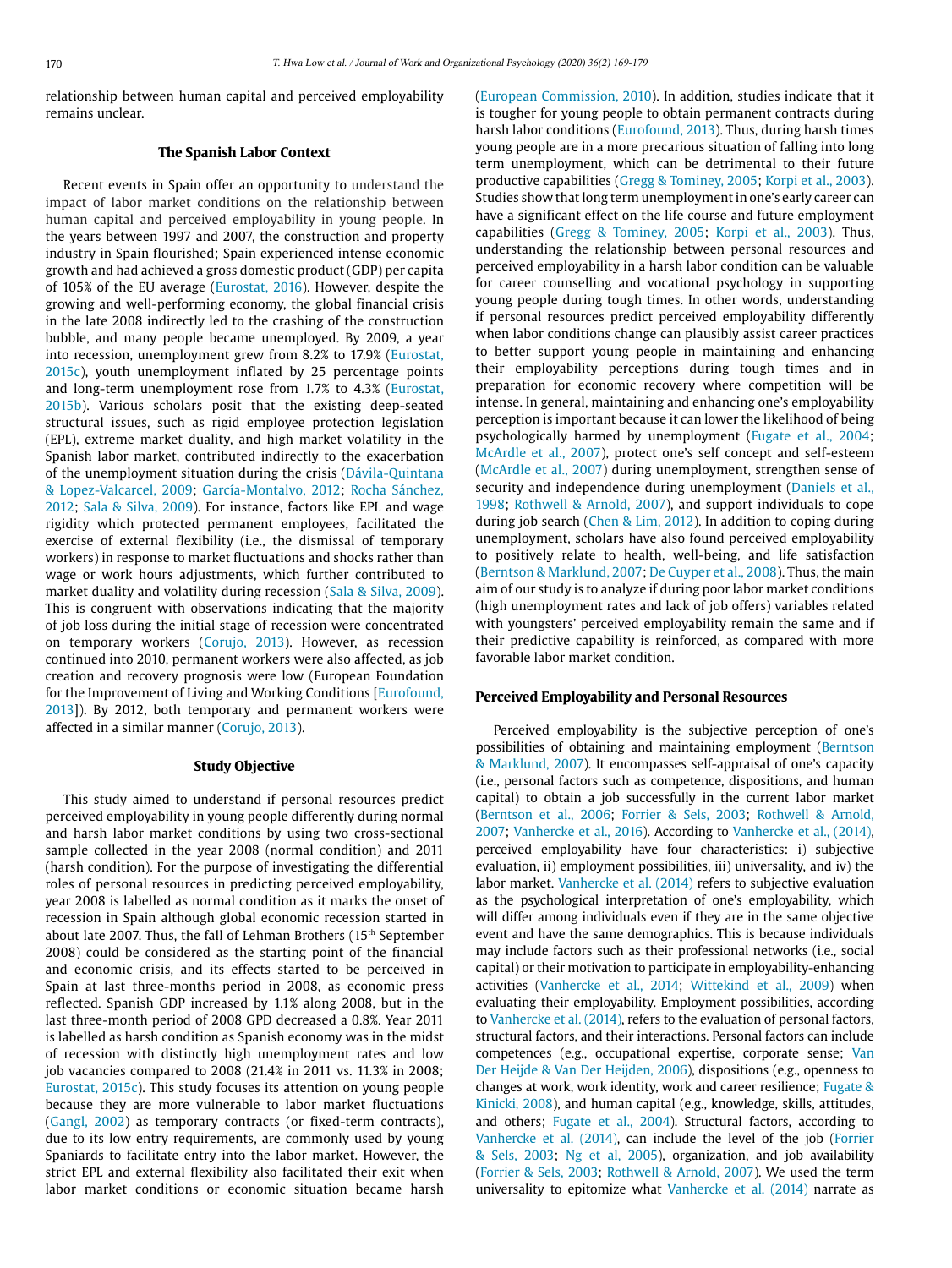"obtaining and maintaining" employment. It essentially theorizes perceived employability as applicable to both the employed (hence the term 'maintaining') and unemployed or job entrants (hence the term 'obtaining'), and individuals making career transitions. This is because regardless of one's employment status, individuals can selfevaluate their employability based on market demands (Rothwell & Arnold, 2007). By means of the term 'labor market', we epitomize what Vanhercke et al. (2014) narrate as 'employment' possibilities with either the current employer (i.e., internal labor market) or with another employer (i.e., external labor market), which subsequently relates to perceived internal employability and perceived external employability respectively (Rothwell & Arnold, 2007).

**Career-enhancing strategies.** As elaborated by Vanhercke et al. (2014), perceived employability may involve subjective evaluation of one's motivation to participate in employability-enhancing activities. In this paper, employability-enhancing activities is represented by the personal resource variable of career-enhancing strategies, which is defined as the ways by which individuals are empowered to take responsibility for their development and performance (Feij et al., 1995). In a way, career-enhancing strategies represents one's propensity to invest in their human capital, and it can amplify one's chances and employment possibilities. This is because individuals high on human capital tend to have the necessary or required knowledge, skills, attitudes, and competencies (KSAO) that enable them to work productively and fulfill performance expectations (Becker, 1975; Burt, 1997). Therefore, based on the human capital theory (Becker, 1975), employers often want to attract, select, and retain such individuals as they contribute to organizational adaptability and objectives (Becker, 1975; Feij et al., 1995; Tharenou, 1997). In fact, to remain attractive in the labor market, there is a need for continuous development beyond academic, vocational, and technical skills (Chamorro-Premuzic & Furnham, 2010; Coetzee & Roythorne-Jacobs, 2006; Fugate, 2006). According to Baker and Aldrich (1996) and Feldman (1996), higher involvement in developing one's career enhances both employability and employability perception. In addition, career-enhancing strategies consist of a behavioral variable contributing to one of the components of employability as a psychosocial construct (Fugate et al., 2004), as is career adaptability. Previous research used different variables to measure adaptability, with general self-efficacy being the most common (for instance, González-Romá et al., 2018), but there is no consensus about how to operationalize this construct. In the current study, we consider career-enhancing strategies as one of the factors that contributes to career adaptability. Therefore, we believe that young people who invested more in career-enhancing strategies will perceive themselves as more employable. Therefore, regardless of the market condition, we hypothesize that career-enhancing strategies positively predict perceived employability (H1a).

**Personal initiative.** When assessing one's employment possibilities, individuals evaluate various personal factors such as competences, dispositions, and human capital (Fugate & Kinicki, 2008; Fugate et al., 2004; Van Der Heijde & Van Der Heijden, 2006; Vanhercke et al., 2014). Among a myriad of personal factors, such as career self-efficacy, career identity, etc., we focus our attention on personal initiative. Personal initiative in general refers to a collection of behaviors (such as self-starting, proactive, and persisting) individuals enact to overcome challenges and to achieve their goals (Frese & Fay, 2001; Frese et al., 1997). Personal initiative at work refers to goal-directed proactive behavior aimed at improving work methods and procedures, and enhancing one's personal development for managing future work demands (Frese & Fay, 2001; Sonnentag, 2003). According to Frese et al. (1996), there are five aspects of personal initiative at work: i) it is consistent with the organization's mission, ii) it has a long term focus, iii) it is goal directed and action oriented, iv) it is persisting when meeting with challenges and setbacks, and v) it is self-starting and proactive.

We focus on personal initiative because it is an employability asset (Hillage & Pollard, 1999), and an active performance concept for work in the 21st century (Den Hartog & Belschak, 2007; Frese & Fay, 2001; Ohly et al., 2006). For instance, personal initiative has been found to relate to organizational citizenship behavior (Munene, 1995; Organ, 1990), and it indirectly contributes to organizational effectiveness (Organ, 1988). In the same vein, proactivity at work has been found to enhance work performance (Crant, 1995) and career outcomes (Seibert et al., 1999), and proactive behaviors such innovation and career initiative have been shown to enhance career success and career satisfaction (Seibert et al., 2001). In addition, individuals with initiative tends to be more active in managing their careers (Fugate et al., 2004), and this is aligned with the concept of protean career, which refers to self-directed career management where one's internal values drive career success (Hall, 1996). In fact, scholars such as Hall and Chandler (2005) emphasized that it is important for individuals the need to take personal initiative to develop themselves and their career especially in the contemporary career context.

Personal initiative has been found to positively relate with some job search variables as gaining new employment (Warr & Fay, 2001), and being evaluated more positively in job interviews (Frese et al., 1997), but few studies analyzed its relationship with employability. In the same line of Gamboa et al. (2009), we also expect, regardless of labor market conditions, personal initiative to positively predict perceived employability (H1b).

**Career passivity.** While individuals with initiative tend to focus on ways to achieve their long-term goals, and tend to go the extra mile to resolve work related challenges, passive individuals, on the other hand, tend to do as they were told and react to environmental demands rather than being proactive (Frese & Fay, 2001). However, career passivity is not quite the opposite of personal initiative; instead, career passivity is defined as the lack of active attempts to influence one's career directions (Frese et al., 1997). Career passivity is included in the study as we conjure that young people entering the Spanish labor market may be somewhat career passive as a large percentage of them (> 60%) relied on temporary contracts to facilitate entry into the labor market (Eurofound, 2013; García-Montalvo, 2012; Rocha Sánchez, 2012). These young entrants face the risk of getting trapped in precarious work arrangements and move from one temporary contracts to another when conversion to permanent positions or possibilities for upward mobility is lacking (European Commission, 2010; Gangl, 2003; OECD, 2013). Because career advancement prognosis are uncertain and young people may need to obtain another job when contract ends, being less concerned about their career plans and paths may support them to cope during job transition. In addition, as they are less concerned about their career paths when they first enter the labor market, they may be more flexible and less demanding concerning job offers. In other words, youngsters could show bigger adaptability to job offers when they do not make very specific plans and are open to accept the offerings and opportunities the labor market give them. Hence, we postulate that some career passivity may give them a heightened sense of perceived employability. In other words, we propose that, regardless of labor market conditions, career passivity positively predicts perceived employability (H1c).

#### **Personal Resources and Harsh Labor Conditions**

During economic recessions, the tightening of credit market and decline in spending and overall consumption in the economy lead to a decrease in demands for goods and services. This situation, in turn induces job destruction at organizational level (e.g., going out of business) and industry level (e.g., Spanish construction industry), leading to a consequential surge in cyclical unemployment (Chen et al., 2011). It also forces business to be more critical with their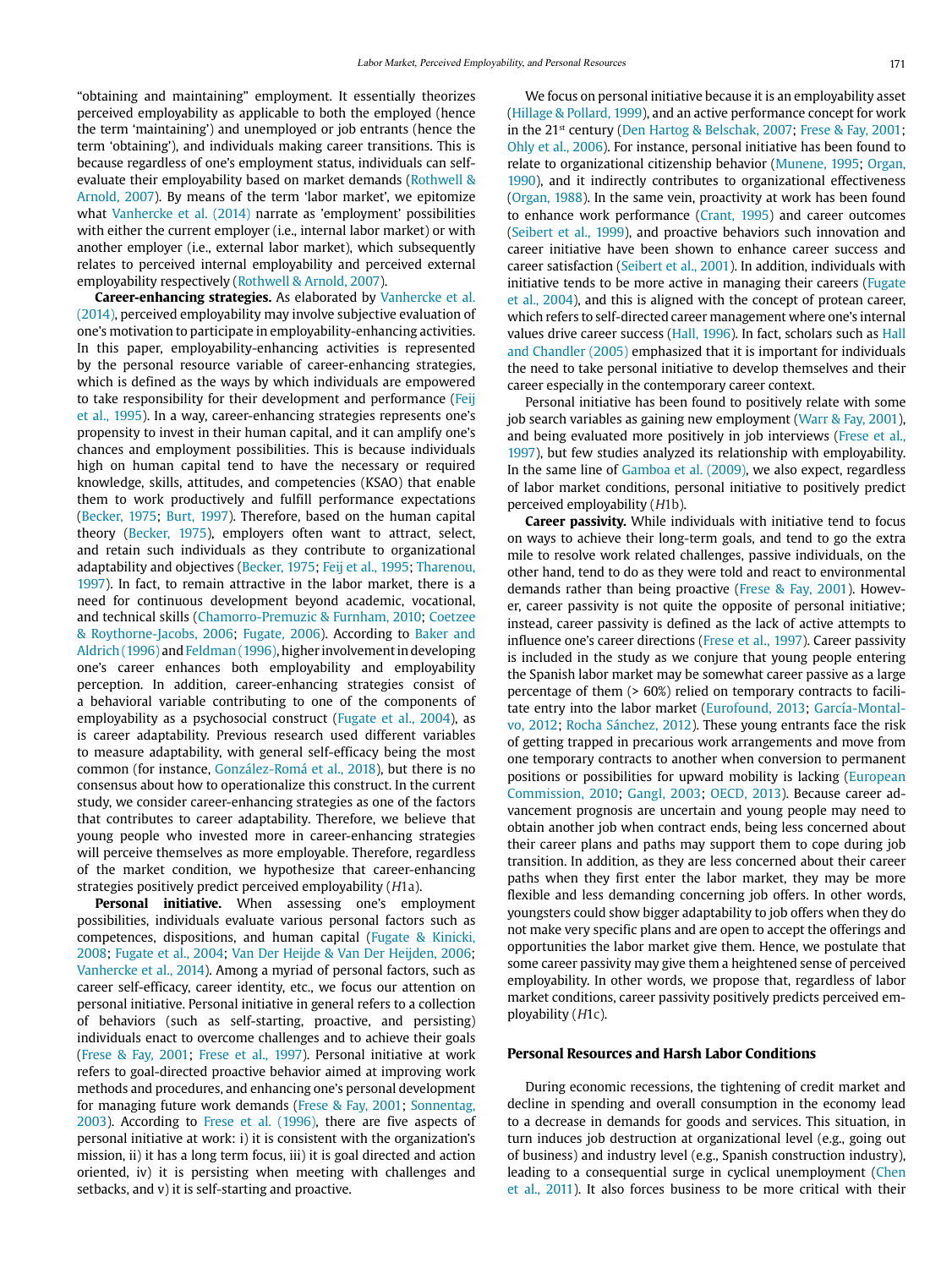resources and spending. To cope with recession, organizations may take on defensive measures such as reducing employee benefits and training expenditure, laying off employees to maintain a lean workforce or to optimize operational efficiency (Gulati et al., 2010). In such scenario, we posit that employers will endeavor to seek, attract, and retain individuals with high human capital in order to maintain organizational flexibility and competitiveness while keeping expenditure (such as employee training) low during recession. This supposition is based on the human capital (Becker, 1975) theory and the resource-based view of the organization (Barney, 1991), which points towards human capital as resources and assets individuals bring to the organization. These individual resources support individuals to carry out their work roles and tasks effectively, which in turn influence work performance and organizational outcomes (De Cuyper et al., 2011). In view of this and together with Brewe's (2013) contention that employers prefer employees who continuously develop themselves, we hypothesize that during harsh conditions where competition to obtain a job is high (e.g., due to high unemployment and low job availability), young people who are investing more on career-enhancing strategies will have a higher employability perception. In another words, career-enhancing strategies will gain predictive strength during harsh labor condition when compared with normal labor market conditions (H2a).

We also expect the role of personal initiative to be more salient in predicting perceived employability during harsh condition. This is because personal initiative is positively related to protean career mindset and education initiatives (such as continuing education and enrolling in self-development course etc.) (Warr & Fay, 2001), which can enlarge one's job options and opportunities, leading to a higher employability perception. In a way, similar to career-enhancing strategies, personal initiative can signal one's propensity for personal development and may support individuals in their job search and in adapting to new work demands (Warr & Fay, 2001), both during and after recession. In addition, individuals with initiative tend to be more proactive and are more willing to go beyond work roles to resolve work related challenges (Frese & Fay, 2001). As such, personal initiative has been considered as an employee's characteristic that contributes to organizational effectiveness (Motowidlo & Van Scotter, 1994), which employers seek in job applicants (Shafie & Nayan, 2010; Youth Employment Network, 2009; see also Brewe, 2003). Thus in the same vein as Frese and Fay (2001), who postulated an increase in the demand for individuals with personal initiative in competitive job markets, we hypothesize that personal initiative will gain predictive strength during harsh labor conditions when compared with normal labor market conditions (H2b).

Lastly, we postulate that career passivity will gain relevance in predicting perceived employability in harsh labor market conditions. This is because, by the year 2011, young people on part-time contract increased from 22.9% in 2008 to 32.6% and young people on temporary contracts (or fixed-term contract) rose from 59.9% to 61.2% (Eurostat, 2015a). As prospects for a career are limited during harsh conditions, being less preoccupied and less directive with planning one's career directions and being more open and flexible may increase the sense of employability as it may widen job options and increase and perceive chances of gaining employment. This notion arises because studies have found that individuals who utilize a combination of engagement (such as career-enhancing strategies) and disengagement strategies (such as career passivity) tend to cope better with persistent futile job searches and prolonged unemployment (Lin & Leung, 2010; Searle et al., 2014). In the same line of reasoning, passivity or career disengagement had been considered as an adaptive way of coping with unemployment, reducing detrimental effects of occupational uncertainty and preventing mental health when labor market conditions are negative (Tomasik et al., 2010; Korner et al., 2012). In similar terms, external attribution in case of failure to maintain a job in uncertain conditions could protect self-esteem and selfimage as the specific context allows attributing their situation to labor market factors (Buffel et al., 2015; Dudal & Bracke, 2019), thus facilitating to become more passive in front of harsh labor market conditions. Thus, we hypothesize that career passivity will also gain predictive strength in harsh conditions when compared with more favorable labor market conditions (H2c).

#### **Method**

#### **Participants and Procedure**

The two cross-sectional data waves for this study were obtained from the Spanish Observatory of Young People's Transition into the Labor Market [Observatorio de Inserción Laboral de Los Jóvenes] (Fundación Bancaja e IVIE, 2012). Data were collected by the observatory in 2008 and 2011, from May through June. Respondents were young people aged between 16 to 30 years who were entering the labor market in the previous five years at the time of the survey, i.e., seeking or having found their first job between 2003 and 2008 and between 2006 and 2011, respectively. The sampling distribution was formulated according to the percentage of young people in each

**Table 1.** Sample Demographics together with Some Comparative Information of the Spanish Population

|                                              |              | Study sample | Spanish population <sup>1</sup> |                          |  |
|----------------------------------------------|--------------|--------------|---------------------------------|--------------------------|--|
|                                              | 2008         | 2011         | 2008                            | 2011                     |  |
| No. of respondents qualified for this study  | 1992         | 1208         |                                 |                          |  |
| Mean age $(SD)$                              | 23.18 (3.61) | 24.47 (3.61) | $\overline{\phantom{0}}$        | $\overline{\phantom{a}}$ |  |
| Gender $(\%)$                                |              |              |                                 |                          |  |
| Female                                       | 43.02        | 46.77        | 45.69                           | 48.86                    |  |
| Male                                         | 56.98        | 53.23        | 54.24                           | 51.23                    |  |
| Education attainment (%)                     |              |              |                                 |                          |  |
| Basic education                              | 26.60        | 28.20        | 39.00                           | 37.00                    |  |
| High school /vocational training             | 38.20        | 31.20        | 29.00                           | 27.00                    |  |
| University degree and above                  | 34.70        | 40.30        | 32.00                           | 36.00                    |  |
| Percentage of young people in employment (%) | 79.90        | 70.00        | 52.30                           | 38.70                    |  |
| % of employed on temporary contracts         | 34.90        | 26.30        | 46.00 <sup>2</sup>              | 47.00 <sup>2</sup>       |  |
| Town /city size (%)                          |              |              |                                 |                          |  |
| < 50,000 inhabitants                         | 48.40        | 42.30        |                                 |                          |  |
| 50,000< inhabitants < 500,000                | 30.90        | 26.90        |                                 |                          |  |
| > 500,000 inhabitants                        | 20.60        | 30.80        | $\qquad \qquad \blacksquare$    | $\overline{\phantom{a}}$ |  |
|                                              |              |              |                                 |                          |  |

Note. 1(Eurostat, 2018b) unless otherwise indicated; 2(Eurostat, 2018a).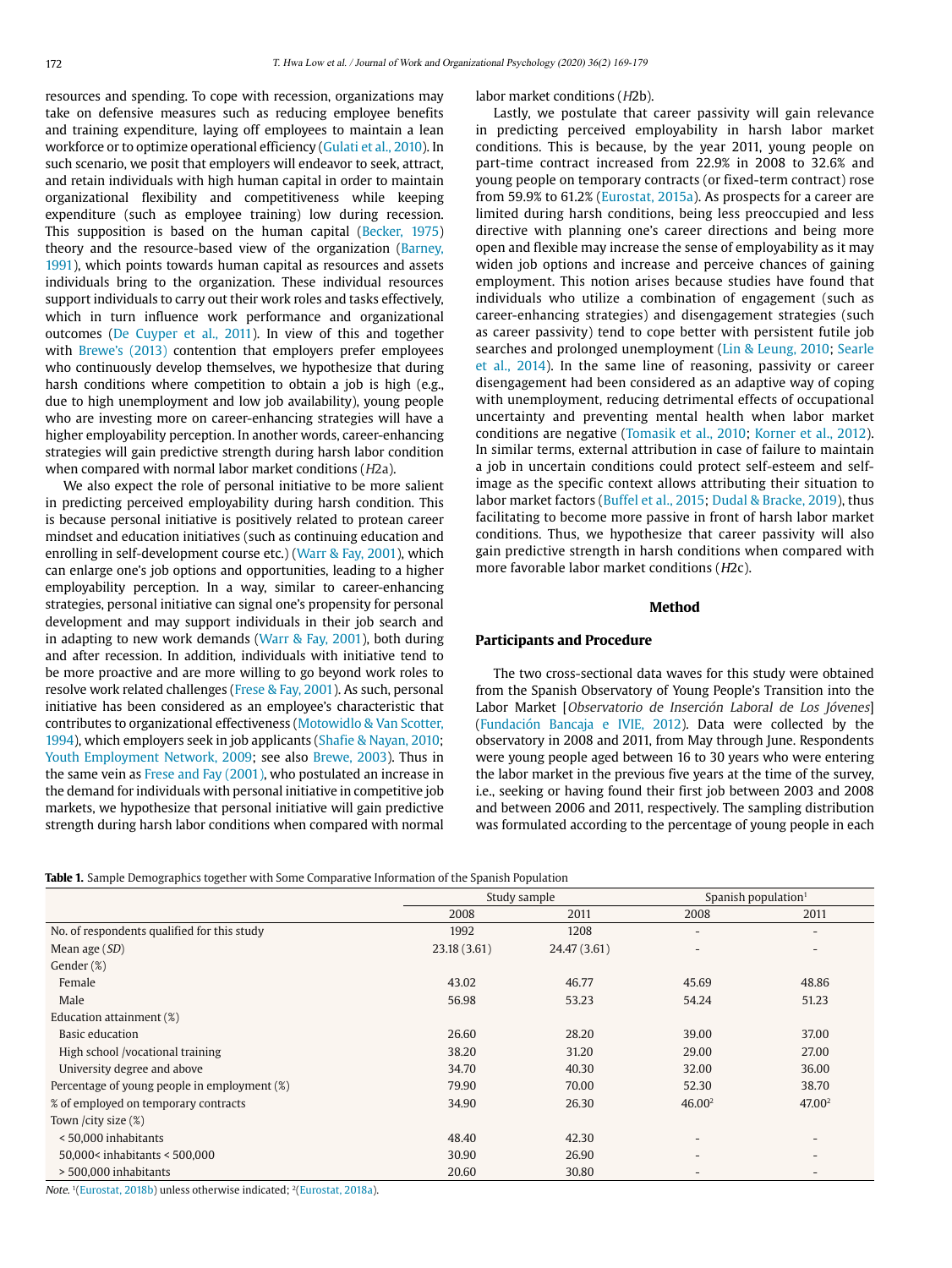region (except Ceuta, Melilla, Canary Islands, and Balearic Island) in the national total (census by the National Statistics Institute [Instituto Nacional de Estadística]). Overall, respondents were from 34 cities and small towns from 17 Spanish provinces, and were considered representative of both urban and non-urban areas in Spain.

Through a telephone call, the first contact with respondents was established. In the call, interviewers introduced the characteristics and importance of the survey. Following a verbal consent, a face-to-face interview was arranged at either a respondent's home or a mutually agreed location. Respondents completed the questionnaire in the presence of an interviewer.

## **Sample Description**

Sample size was  $n = 3,000$  for 2008 survey and  $n = 2,000$  for 2011 survey, respectively. Study questions for this study were located in a section addressed for people currently working or who worked previously. As cases with missing data were removed, 66.4%  $(N_{2008})$ = 1,992) of respondents from the 2008 survey and 60.4% ( $N_{2011}$  = 1,208) from the 2011 survey remained and 'qualified' to participate in this study. Briefly, mean age of participants from the 2008 sample was  $23.18$  (SD = 3.61), 43.0% were male, and 79.9% were employed at the time of the survey. The mean age of participants from the 2011 sample was 24.47 ( $SD = 3.61$ ), 46.8% were male, and 70.0% were employed at the time of the survey. Table 1 presents demographics of the two samples, together with some demographics of the Spanish population to provide a picture of comparability to the Spanish population.

#### **Measures**

Participants answered all items based on a 5-point Likert scale with a response choice of (1) rarely to (5) often, unless otherwise noted.

**Perceived employability** (PE). Perceptions about one's possibilities in the current labor market were assessed using three items from the Employment Outlook scale in the Career Exploration Survey (Stumpf et al., 1983). Items were: "In the current labor market, it seems possible to find work for which I am prepared or have experience", "In the current labor market, it is possible to find a job in a firm of my choice", and "In the present labor market situation, I could find a job with the time dedication I prefer". Scale reliability Chronbach's alphas (a) for 2008 and 2011 were .79 and .72 respectively.

**Career-enhancing strategies** (CES). Strategies to enhance one's career were assessed using three items from the Proactive Career Behavior Questionnaire (Claes & Ruiz-Quintanilla, 1998). Items included were: "I try to talk to a senior about what I could do to prepare myself", "I have been reflecting on what I could reach in my work in the next few years", and "I develop skills that I may need for future jobs". The scale had an alpha of .63 and .67 for 2008 and 2011 sample.

**Personal initiative** (PI). PI was measured using three items from the Self-reported Initiative scale (Frese et al., 1997). Scale items were: "Whenever there is a chance to get actively involved, I take it", "I take initiative immediately even when others do not", and "I usually do more than what I was asked to do". Scale reliability Cronbach's alphas for 2008 and 2011 were .75 and .82 respectively.

**Career passivity** (CP). Passiveness in career planning was measured by three items from the passivity scale (Frese et al., 1997). Scale items were: "It is still early to make plans for my future career", "Regarding work, it is best to wait and see what happens", and "I plan when I clearly know what is going to happen". Scale reliability for 2008 and 2011 was .82 and .81 respectively.

**Control variables.** We measured demographics such as age, gender (1 = male, 2 = female), education level (0 = no education, 1 = primary, 2 = secondary, 3 = high school or vocational training, 4 = university or higher vocational, and  $5 =$  postgraduate) and town/population size  $(1 =$  less than 50,000 inhabitants,  $2 =$  from 50,000 to 500,000 inhabitants, 3 = more than 500,000 inhabitants). In addition, employment status (0 = unemployed, 1 = employed), type of contract (0 = other forms of employment or unemployed,  $1$  = permanent,  $2$  = temporary), and total family income as an indicator of social-economic-status (SES; monthly income: 1 = less than  $\epsilon$ 1,000, 2 = from  $\epsilon$ 1,000 to €1,800, 3 = from €1,800 to €2,600, 4 = from 2,600 to €3,400, and 5 = more than €3,400) were included. We considered employment type as a control because temporary contracts are commonly utilized by young Spaniards to facilitate entry into the labor market (Eurofound, 2013; García-Montalvo, 2012; Rocha Sánchez, 2012), hence, it may have some influence on employability perception. City/town size was considered as a control because more populated regions tend to have more varied labor market than sparsely populated regions (Berntson et al., 2006), which may influence job availability and subsequently employability perception.

#### **Analyses**

All the analyses involving latent variable modelling were carried out in AMOS 23.0 (Arbuckle, 2014). Given that  $\chi^2$  statistics is sensitive to large sample size, we utilized multiple goodness-of-fit indices to assess model fit, namely the comparative fit index (CFI), Tucker-Lewis index (TLI), root mean square error of approximation (RMSEA), and standardized root mean square residual (SRMR). For CFI and TLI, values above .90 are recommended as indications of an acceptable fit, while values less than .06 indicate acceptable fit for RMSEA and SRMR (Hu & Bentler, 1999).

We first conducted confirmatory factor analysis (CFA) to confirm the distinctness of the study's measures in the samples. Besides the measurement model, which include the four correlated factors proposed in the study – CES, PI, CP and PE – a three-factor (including CES and PI into a single factor) and twofactor (combining CAE, PI, and CP into a single factor) models were also tested. Among alternative models, the one-factor model where all variables were loaded on a single latent factor allowed for evaluating potential common method variance induced by the use of single informants by using Harman's test (Podsakoff et al. , 2003). The basic assumption of Harman's one-factor test is that if a substantial amount of common method variance is present, either a single factor will emerge from factor analysis or one general factor will account for the majority of covariance among measures, with all items loading on that single factor. In addition, we assessed measurement invariance of the scales used in the two samples. Literature has underscored the importance of establishing measurement equivalence for meaningful and reliable interpretation of group differences (such as mean scores and regression coefficient), even for groups from within the same culture (Steinmetz et al., 2009; Vandenberg & Lance, 2000). In measurement invariance analysis, we progressively subject parameters (factor loading and indicator intercepts) to equality constraints, with each successive step retaining constraints from previous step. With each step, a change in CFI ( $\Delta$ CFI) of less than or equal to .01 indicates invariance (Cheung & Rensvold, 2002). As this study involve mainly comparison of the regression coefficient, establishing invariance of factor loading and indicator intercepts suffice, and we will not proceed further to test for invariance of residual variances, structural covariance, and structural means.

After ascertaining measurement invariance, we conducted multiple regressions using multi-group structural equation modelling (SEM). We favored using SEM technique for the regression as the estimates of relationships can be more accurate than a regular regression analysis in SPSS (McCoach et al., 2007). These SEM techniques use multiple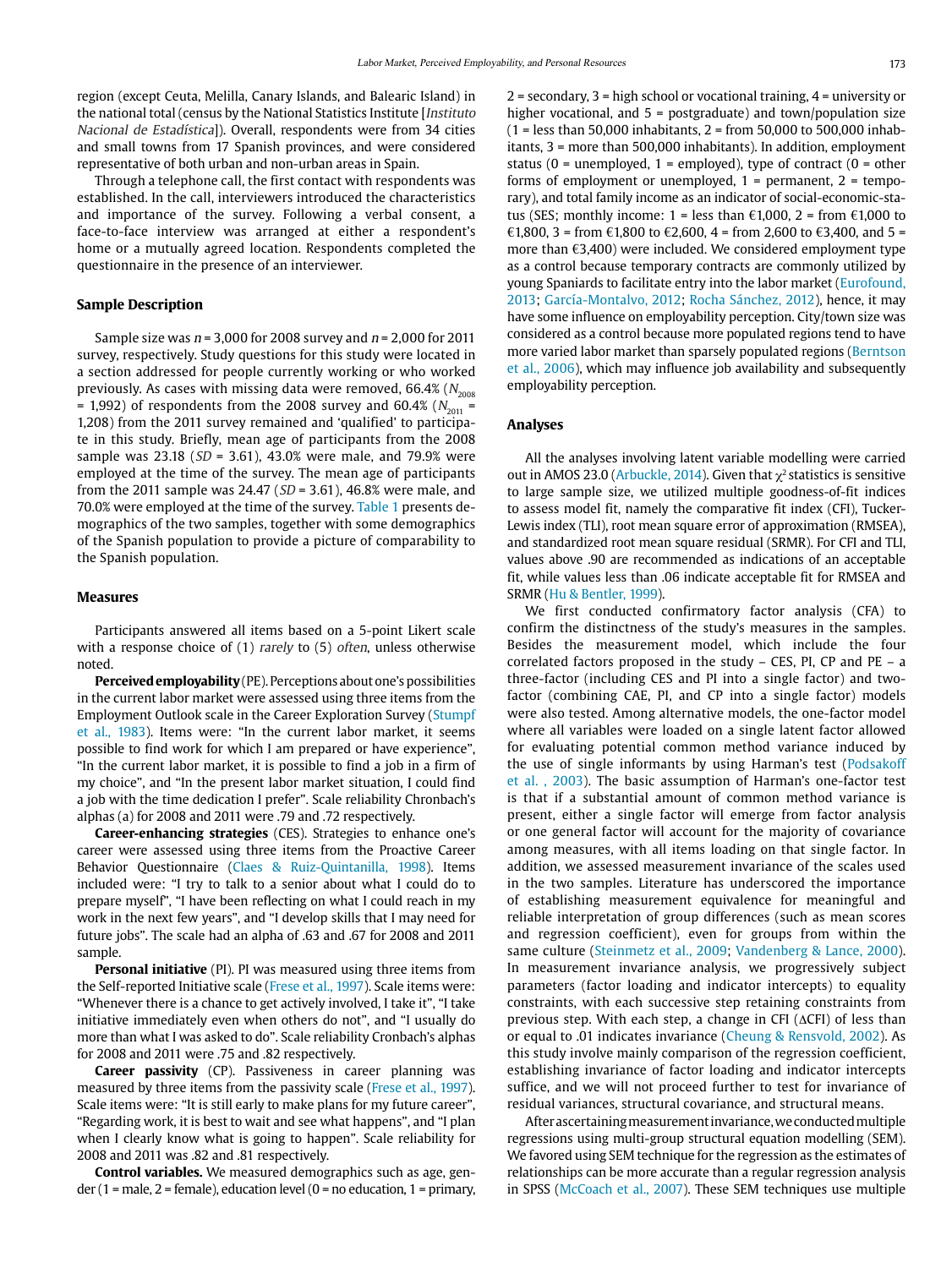indicators to estimate the effects of latent variables and accounts for measurement error (Raykov & Marcoulides, 2006). Finally, we tested if unstandardized regression weights between the two groups are significantly different by calculating the Z score using the formula provided by Clogg et al. (1995):

$$
Z = \frac{(b_1 - b_2)}{\sqrt{(SE b_1^2 + SE b_2^2)}}
$$

This formula had been attested as the correct formula for the comparison of regression coefficients (Paternoster et al., 1998) as the estimate of the standard deviation of the sampling distribution is unbiased (Brame et al., 1998).

#### **Results**

# **Descriptive Statistics and Correlations among Independent Variables**

Table 2 presents descriptive statistics and correlations for the study variables. Due to large sample sizes, normality was ascertained by checking skewness and kurtosis instead of using Shapiro-Wilk test, which is sensitive to large sample size (West et al., 1995). In general, skewness and kurtosis of items and composite scores were within ± 1.2, and was thus assumed normal as it did not exceed the recommended value of 2 (Garson, 2012). At this juncture, we note that PI and CP are not significantly correlated in 2008. CES and CP showed a negative, but small, significant correlation (-.07 in 2008 and -.16 in 2011). Reversely, CES and PI showed a moderate positive significant correlation (.36 in 2008 and .38 in 2011). Control variables appear significantly related with CES, PI, CP, and PE for both samples. Women showed more CES and PI than men, but less perceived employability, reflecting more difficulties for women to be employed in the Spanish labor market. Age and educational level are positively related with CES and PI, negatively related with CP, but not significantly related with PE. Thus, individuals who are more educated do not perceive themselves as more employable than less educated ones, probably reflecting a dual labor market, with separate opportunities for employment for different segments of the work force. Employed individuals showed more CES, PI, and PE than unemployed ones. Socioeconomic status is negatively related with CP, but also with PI, which is counterintuitive in certain way. Finally, town population size is positively related with perceived employability, reflecting wider job opportunities in big cities than in small towns.

#### **Test of Measurement Model**

The full measurement model included four distinct factors: CES, PI, CP, and PE. Each indicator was specified to load only on the latent variable it was purported to measure, and all latent variables were allowed to correlate. All factor loadings were above the .50 threshold (between .57 and .87) and were significant at  $p < .001$  (see Figure 1). The measurement model presented a good model fit:  $\chi^2(48)$  = 203.47, CFI = .99, TLI = .98, RMSEA = .032, SRMR = .026. Next, the full measurement model was compared to alternative models, as shown in Table 3. A three-factor model (Model A) was created to assess the distinctness of two personal resources (CES and PI) from CP and PE. A two-factor model (Model B) was created to assess the distinctness of the three independent variables (CES, PI, and CP) from the PE. Finally, we have a single-factor model, Model C, which also double up as Harman's one factor test that allowed for evaluating potential common method variance induced by the use of single informants. Fit indices of the alternative models presented unacceptable model fit (See Table 4) and only the full measurement model yielded good fit, hence indicating that full measurement model is superior. Results suggest that variables in this study are distinct and that items are significantly and substantially related to the expected latent factor.



Figure 1. CFA Factor Loading for 2008 and 2011 (in brackets).

#### **Test for Multi-Group Measurement Invariance**

To assess the measurement equivalence of the questionnaire across labor conditions, a multi-group CFA was conducted. The test of measurement invariance included only the invariance of factor loadings and factor intercepts as we are mainly interested in

| <b>Table 2.</b> Correlation between All Study Variables. Correlations below the Diagonal Refer to 2008, while Correlations above the Diagonal Are from 2011 |  |
|-------------------------------------------------------------------------------------------------------------------------------------------------------------|--|
|-------------------------------------------------------------------------------------------------------------------------------------------------------------|--|

|                                    | 2008  |                          | 2011  |                          |                  |                  |                  |                  |                  |                  |                  |                  |                  |                  |                  |
|------------------------------------|-------|--------------------------|-------|--------------------------|------------------|------------------|------------------|------------------|------------------|------------------|------------------|------------------|------------------|------------------|------------------|
|                                    | Mean  | <b>SD</b>                | Mean  | <b>SD</b>                |                  | 2                | 3                | 4                | 5                | 6                |                  | 8                | 9                | 10               | 11               |
| Gender                             |       |                          |       | -                        | 1.00             | $.16***1$        | .02 <sup>1</sup> | .06 <sup>1</sup> | $.08***1$        | $.11***1$        | .00 <sup>2</sup> | $.07^{*2}$       | $.11***2$        | $-.052$          | $-.06*2$         |
| <b>Education level</b>             |       |                          | -     | -                        | $.08***1$        | 1.00             | $.16***1$        | $.19***1$        | .081             | .12 <sup>1</sup> | $.37***2$        | $.21***2$        | $.17***2$        | $-19***2$        | $-.032$          |
| <b>Employment Status</b>           |       | $\overline{\phantom{a}}$ | -     | ٠                        | .01 <sup>1</sup> | $.15***1$        | 1.00             | $.09***1$        | $.37***1$        | $.16***$         | $.24***2$        | $.09***2$        | $.11***2$        | .03 <sup>2</sup> | .05 <sup>2</sup> |
| Habitat Size                       |       |                          |       | $\overline{\phantom{a}}$ | .05 <sup>1</sup> | $.14***1$        | .04 <sup>1</sup> | 1.00             | .06 <sup>1</sup> | .071             | .05 <sup>2</sup> | $-.012$          | $-.06*2$         | .04 <sup>2</sup> | $.11***2$        |
| Contract Type                      |       |                          |       | $\overline{\phantom{0}}$ | .05 <sup>1</sup> | $.10***1$        | $.28***1$        | $.08***$         | 1.00             | $.10***1$        | $-16***2$        | $-.06*2$         | $-.08***2$       | .05 <sup>2</sup> | $-.052$          |
| <b>SES</b>                         |       |                          | -     | $\qquad \qquad$          | $.11***1$        | $.07*1$          | $.10***1$        | $.13*1$          | .06 <sup>1</sup> | 1.00             | $-14***2$        | .01 <sup>2</sup> | .04 <sup>2</sup> | $-.052$          | .00 <sup>2</sup> |
| Age                                | 23.18 | 3.61                     | 24.47 | 3.61                     | $-.012$          | $.39***2$        | $.20***2$        | .02 <sup>2</sup> | $-16***2$        | $-.08***2$       | 1.00             | $.09***$         | $.12***$         | $-.09**$         | .01              |
| <b>Career Enhancing Strategies</b> | 3.76  | 0.79                     | 3.75  | 0.82                     | $.06***2$        | $.13***2$        | $.06*2$          | .04 <sup>2</sup> | $-.10***2$       | .02 <sup>2</sup> | $.15***$         | 1.00             | $.38***$         | $-16**$          | .02              |
| Personal Initiative                | 3.78  | 0.76                     | 3.83  | 0.79                     | $.10***2$        | $.10***2$        | $.09***2$        | .03 <sup>2</sup> | $-.11***2$       | $-.06***2$       | $.16***$         | $.36***$         | 1.00             | $-.10**$         | $-.02$           |
| <b>Career Passivity</b>            | 2.91  | 1.11                     | 2.78  | 1.10                     | $-.032$          | $-13***2$        | .02 <sup>2</sup> | $-.012$          | .03 <sup>2</sup> | $-14***2$        | $-.11***$        | $-.07**$         | $-.02$           | 1.00             | $.17***$         |
| Perceived Employability            | 2.97  | 1.04                     | 2.57  | 1.06                     | $-.06*2$         | .03 <sup>2</sup> | $.15***2$        | $.08***2$        | $-.09***2$       | .02 <sup>2</sup> | $-.01$           | $.18***$         | $.18***$         | $.07**$          | 1.00             |

Note. <sup>1</sup>Correlation coefficient Cramer V; <sup>2</sup>correlation coefficient of Spearman's rho.  $* p < .05$  (2-tailed), $* p < .01$  (2-tailed).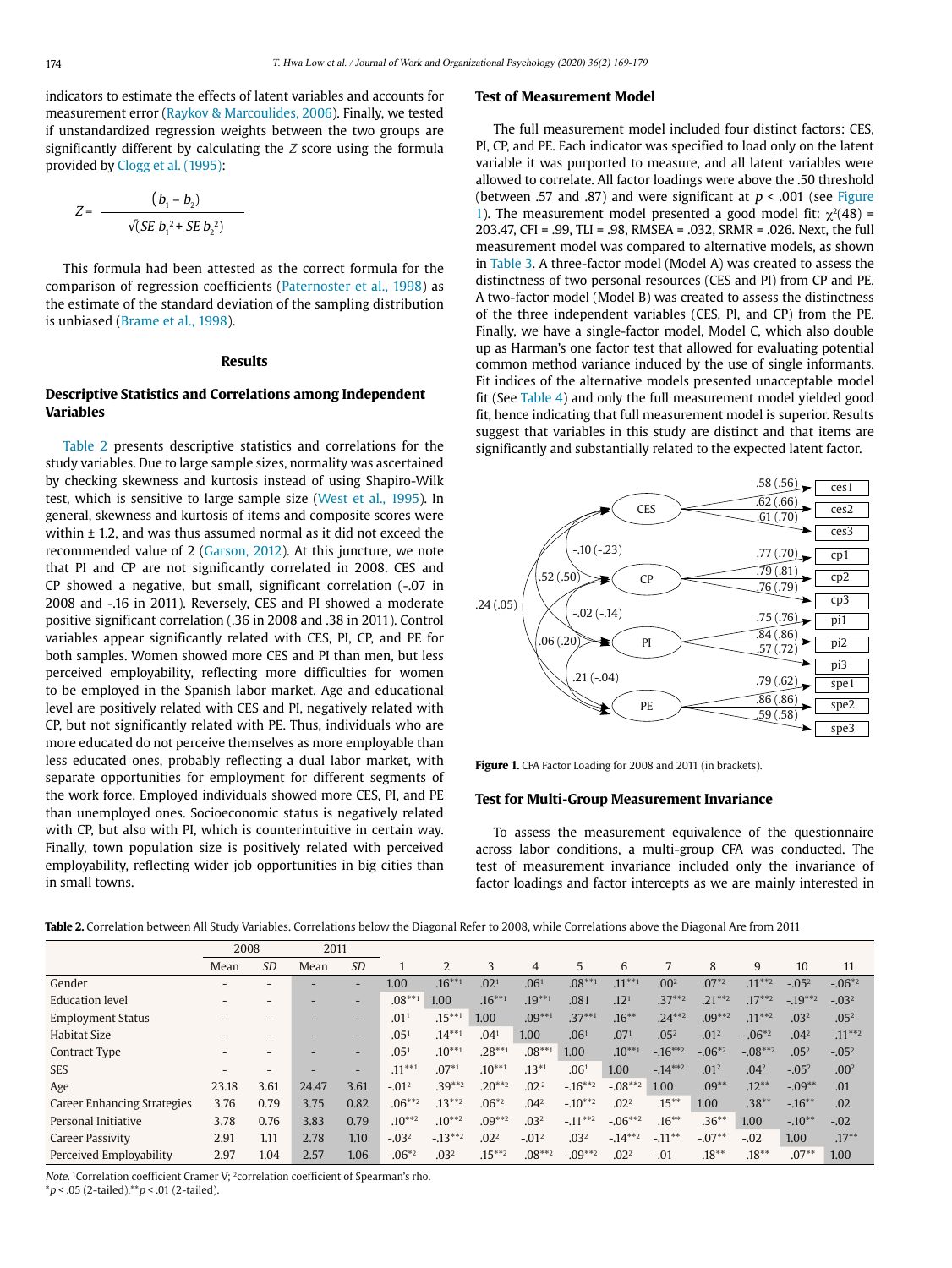#### **Table 3.** Fit Statistics of Measurement Model

| Models                                | n e L  | df | $\Delta\gamma^2$ | $\Delta df$              | <b>SRMR</b> | <b>RMSEA</b> | CFI  | <b>TLI</b> |  |
|---------------------------------------|--------|----|------------------|--------------------------|-------------|--------------|------|------------|--|
| Full measurement model - Four factor  | 203.47 | 48 | $\sim$           | $\overline{\phantom{0}}$ | .026        | .032         | .986 | .980       |  |
| Model $A$ – Three factor <sup>1</sup> | 1013.9 | 51 | 3464.72**        |                          | .120        | .146         | .667 | .585       |  |
| Model $B - Two factor2$               | 4317.7 | 53 | 649.52**         |                          | .132        | .159         | .607 | .511       |  |
| Model C (Harman's Single-Factor Test) | 7947.4 | 54 | 3629.67**        |                          | .190        | .214         | .273 | .112       |  |

Note. 1Career Enhancing Strategies and Personal Initiative merged into a single factor; 2Career Enhancing Strategies, Personal Initiative, and Career Passivity merged into a single factor.

 $*$  $p$  < .05.

**Table 4.** Test for Multi Group Measurement Invariance

|                         | $\gamma$ | df  |     | $\Delta\chi^2$ | $\Delta df$ | <b>SRMR</b> | <b>RMSEA</b> | TLI  | <b>CFI</b> | <b>DCFI</b> |
|-------------------------|----------|-----|-----|----------------|-------------|-------------|--------------|------|------------|-------------|
| Normal condition - 2008 | 141.06   | 48  | .00 |                |             | .027        | .031         | .981 | .986       |             |
| Harsh condition - 2011  | 131.64   | 48  | .00 |                |             | .033        | .038         | .973 | .980       |             |
| Equal form              | 272.71   | 96  | .00 |                |             | .027        | .024         | .978 | .984       |             |
| Factor loading          | 299.15   | 104 | .00 | 26.44          |             | .027        | .024         | .977 | .982       | $-.002$     |
| Indicator intercepts    | 357.98   | 114 | .00 | 58.83          | 10          | .038        | .026         | .974 | .978       | $-.004$     |

comparing the regression coefficient. We inspect the overall model fit and changes in fit statistics; a change in CFI of lesser than .01 indicates invariance (Cheung & Rensvold, 2002). Results demonstrated that invariance was achieved across labor conditions with both CFI and TLI > .95, RMESA = .026, SRMR = .038, and  $\triangle CFI$  < -.01; the two groups responded to the questionnaire similarly across labor conditions.

Having ascertained that factor loadings and means are invariant across the two labor conditions, we then proceeded to test if sample means were significantly different from each other using independent sample t-tests. Results have shown that the mean of CP was significantly higher in 2008 ( $M = 2.91$ ,  $SD = 1.11$ ) than in 2011 ( $M = 2.78$ ,  $SD = 1.10$ ),  $t(3198) = 3.12$ ,  $p < .01$ . PE mean was also significantly higher in 2008 ( $M = 2.97$ ,  $SD = 1.04$ ) than in 2011 ( $M$ = 2.57,  $SD = 1.06$ ),  $t(2521.18) = 10.44$ ,  $p < .01$ . The *t*-tests helped us to understand the two samples and have indicated that means for personal resources except for CP were comparable, and PE means were congruent with market trends. PE was higher in 2008 because there were more job opportunities in 2008 than in 2011, and higher job opportunities gave rise to higher PE perception (Berntson et al., 2006). CP means were found to be significantly higher in 2008 and what seems to contradict the logic of hypothesis H2c. As this is an initial analysis to understand sample's responses and to check if PE means are congruent with market trends, we will address the observation in the Discussion section instead.

#### **Regression Analysis and Coefficient Testing**

Having ascertained measurement invariance, we proceeded to test the relationship between CES, CP, and PI on PE in two different labor conditions ( $n_{\text{normal}} = 1,992$ ,  $n_{\text{harsh}} = 1,208$ ) while controlling for age, gender, education level, contract type, employment status, SES, and population size. The multiple regressions using multi-group structural equation modelling (SEM) presented a good model fit:  $\gamma^2(368)$  = 724.34, CFI = .99, TLI = .97, RMSEA = .017,  $R^2$  for the 2008 and 2011 structural model predicting perceived employability was .14 and .11 respectively. Standardized regression weights of all three personal resource variables were significant predictors of PE in normal condition ( $β<sub>CES</sub> = .19, p < .05$ ;  $β<sub>PI</sub> = .12, p < .05$ ;  $β<sub>CP</sub> = .07, p = .01$ ); there was support for H1a, H1b, and H1c. As expected, relationships were positive (see Table 5). In the harsh condition, all except PI were significant predictors of PE condition ( $\beta_{CES}$  = .14, p < .05;  $\beta_{Pl}$  = -.08, p = .09;  $β_{cp} = .20$ ,  $p < .05$ ), hence H2b, which expected PI to gain predictive strength in harsh condition, was not supported.

We proceeded to compare the regression weights of the three predictors on PE between the two labor conditions. The difference between CES regression weights in the two labor conditions was not statistically significant ( $Z = 1.42$ ,  $p > .05$ ); there is no support for  $H2a$ . On the other hand, there was support for  $H2c$ as the difference between CP regression weights was statistically significant ( $Z = -2.45$ ,  $p < .05$ ); H2c was supported. Although PI was not a significant predictor of PE and it did not gain predictive strength during harsh condition (i.e., H2b is not supported), we still proceeded the analysis to help us understand what might be happening. The analysis revealed that the difference between the PI regression weights in the two labor conditions was statistically significant ( $Z = 3.63$ ,  $p < .05$ ).

#### **Discussion**

This study aimed at establishing if personal resources in the form of career-enhancing strategies (CES), personal initiative (PI), and career passivity (CP) predict perceived employability (PE) differently in Spanish young adults during normal and harsh labor conditions. While the relationship between these three personal resources have been previously studied, they however tend to be studied in 'normal' labor conditions, i.e., mainly before the global economic crisis in 2008. The Spanish experience of the 2008 economic crisis gave rise to an opportunity to further examining if personal resources predicts PE differently in prolonged harsh labor conditions. Harsh labor conditions in this paper refer to the recession period during

**Table 5.** Standardized Regression Weights of Variables Predicting Perceived Employability and Comparison of Regression Weights

|                                |          | Normal condition | Harsh condition |           | Regression weights |
|--------------------------------|----------|------------------|-----------------|-----------|--------------------|
|                                |          | <b>SE</b>        |                 | <b>SE</b> | Comparison $(Z)$   |
| a) Career enhancing strategies | $.30**$  | .065             | $.18***$        | .061      | 1.42               |
| c) Career Passivity            | $.07*$   | .028             | $.18***$        | .034      | $-2.45**$          |
| b) Personal Initiative         | $.21***$ | .062             | $-.10$          | .057      | $3.63***$          |

 $*_{p}$  < .05,  $*_{p}$  < .01.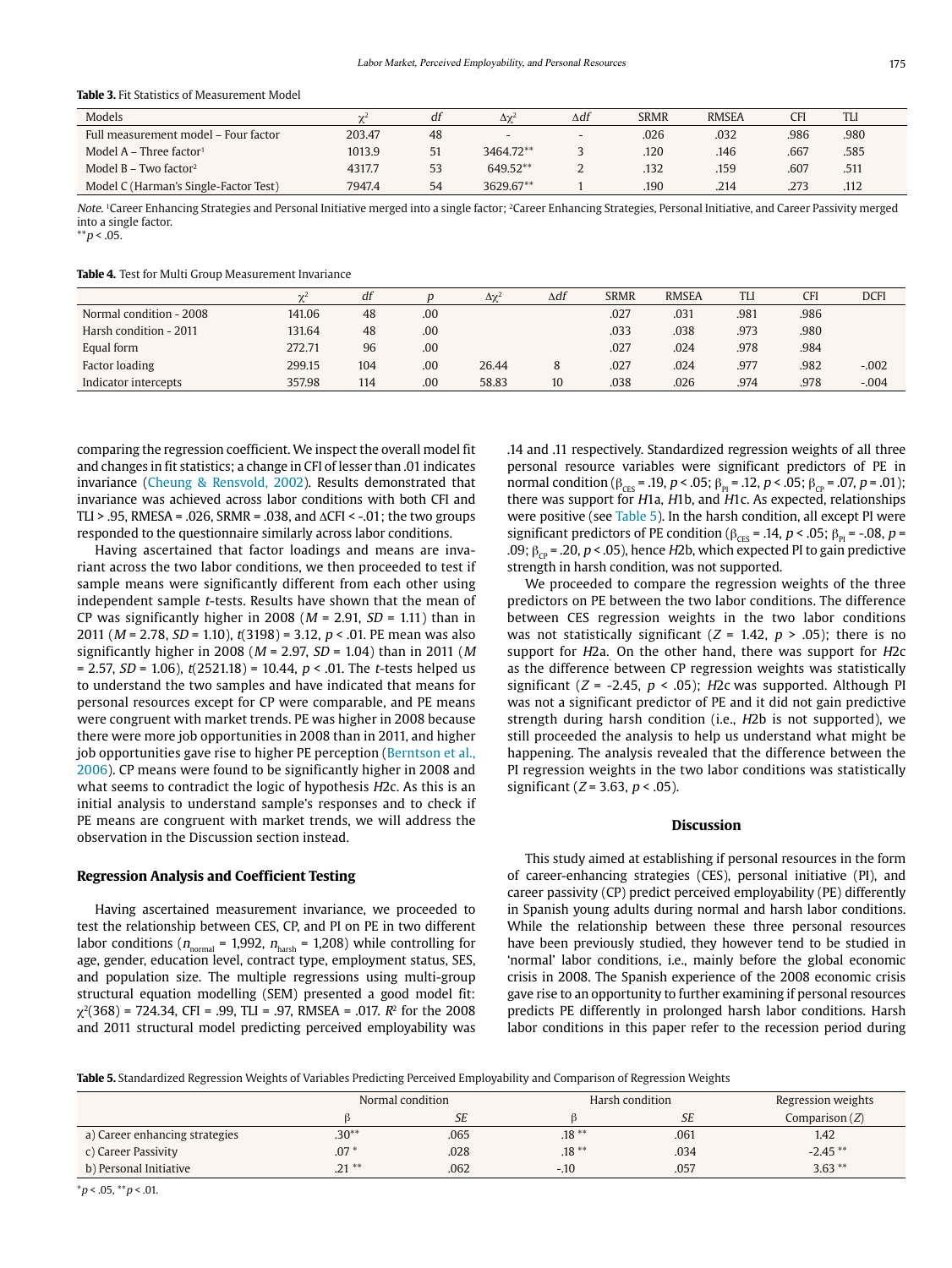2008-2012, where unemployment rates were high, and job vacancies were low. The aim was achieved through establishing that personal resources do predict perceived employability positively in normal conditions (H1a, H1b, and H1c) followed by establishing if personal resources gain predictive strength in predicting PE in harsh labor conditions (H2a, H2b, and H2c) by comparing their regression weights.

Overall, our results have demonstrated that the measurement model has a good model fit and both samples from normal and harsh labor conditions responded to the instrument similarly; the instrument was invariant. After controlling for covariates (age, gender, education level, employment status, employment type – permanent or temporary work –, total family income as an indicator of SES, and habitat size from which participants were from), results from the multi-group analysis indicate that both CES and CP positively predict PE. However, PI only predicts PE during normal condition. The analysis also shows CP as a better predictor of PE during harsh conditions, compared with normal labor market conditions.

#### **Career Enhancing Strategies**

Results indicate that CES predict PE significantly in both labor conditions. Our findings underscore the role of human capital resources in predicting PE and is consistent with previous research (Feldman, 1996; Harvey, 2001; McQuaid & Lindsay, 2005). Young people, who have invested more in developing their KSAOs ,i.e., human capital, tend to possess more skills that are desirable and competencies that can contribute to employers' business objectives, and hence perceive themselves as more employable. This study did not find evidences indicating that CES gain predictive strength during harsh labor condition. Based on the initial  $t$ -test, we also note that young people placed similar efforts in CES during normal and harsh labor conditions. The conservation of resources theory can support us in understanding this observation; young people are maintaining their efforts in accumulating human capital resources they can use to overcome unemployment and competition in the market as it was before during normal labor condition.

#### **Personal Initiative**

Results indicate that PI predicts PE significantly in normal labor conditions. This finding is in agreement with existing research and verifies PI as an employability asset in the 21<sup>st</sup> century (Den Hartog & Belschak, 2007; Frese & Fay, 2001; Hillage & Pollard, 1999; Ohly et al., 2006). However, the above assertion does not hold in harsh labor conditions, such as the Spanish labor market in the 2008- 2011 period. Taking into account the low job creation, the low job vacancy rate, and the high youth unemployment in the Spanish labor market, chances of securing a job interview may already be limited. Therefore, unless young people get pass the stage of job interviews, PI may not have an influence on one's possibility to obtain a job, to overcome career related goals, or to contribute to operational productivity, although PI is a personal attribute valued by employers. Results indicate that challenges faced by young people in the labor market may be beyond the influence of one's initiative and locus of control, suggesting that during harsh labor conditions, opportunities to maintain or get a job are more related with external conditions than with initiatives that youngsters could take.

#### **Career Passivity**

In total, our findings show that CP has a stronger predictive weight during harsh labor conditions. Findings suggest that for young people entering the precarious, uncertain, and volatile labor market, like the 2008-2011 Spanish labor market, being less preoccupied in charting one's career direction gives a higher sense of perceived employability. Career passiveness in this context may allow young people to explore other options while in employment. It may also support young people to cope and transit to another job when the contract ends, as they do not have a resolute and eventual career plan. Results from test of means differences at the start of analyses have indicated that the mean for CP in 2011 was significantly lower than in 2008. Although career passiveness predicts perceived employability positively, young people were, in fact, less career passive in 2011 than in 2008. But perceptions about own employability remain are linked with openness to accept different opportunities, and not only linked with previously set goals. We attempt to understand this observation using the theory of planned behavior (Ajzen, 1991). This theory states that behavior is determined by attitude, subjective norm, and perceived behavioral control. In this scenario, attitude is the prospects of economic recovery and the knowledge of an overcrowded and competitive labor market; subjective norm is the need to be independent and be in employment, and behavioral control is the ease in accomplishing career planning. Therefore, young people may engage some career planning to be more successful in obtaining a job that they desire during market recovery. Nevertheless, career passivity, considered as lacking specific plans and expecting what happens to react in front of external conditions and offerings, increases the awareness of youngsters of being employable. These results are congruent with the social norm theory applied to unemployment and underemployment (Buffel at al., 2015), which "is based on the premise that economic conditions influence the extent to which an individual's position on the labor market is regarded as deviant" (Dudal & Bracke, 2019, p. 136). External conditions allow being passive as job opportunities are scarce. In such times, career passivity as being open and flexible to different options that could appear in the labor market could be an adaptive strategy for being employable.

#### **Implications and Contributions**

As the global labor market becomes increasingly dynamic, boundaryless, and ever-changing, demands for protean career attitudes will continue. Individuals will still require initiative and proactivity, continuous development, and personal responsibility in obtaining, developing, and maintaining their own career. Our study provides an insight into how changes in labor market conditions could affect personal resources and employability perceptions. Findings can be useful for career services to better support young people in coping and maintaining positive employability perceptions during harsh labor times. For example, career advisors and counsellors suggesting young people to exercise more personal initiative in job seeking may be less effective and may result in more frustration instead of supporting young adults in coping. In such scenario, promotion of initiative does not enable young adults to harness the 'protective' coping effect of PE in terms of protecting their self-concept and self-esteem on unemployment (McArdle et al., 2007). Instead, inviting young adults to use the chance to identify opportunities and possible career plans that arises from the situation or for market recovery, and to plan for possible scenarios ahead, i.e., to take a more active approach to plan for their future career might foster PE. Recapitulating that labor market for young people is sensitive to socioeconomic changes, we hope to encourage similar studies, so that young people can receive more targeted and perhaps an alternative form of support (at a more affective and cognitive level) when faced with harsh labor conditions. Most existing active labor market programs for young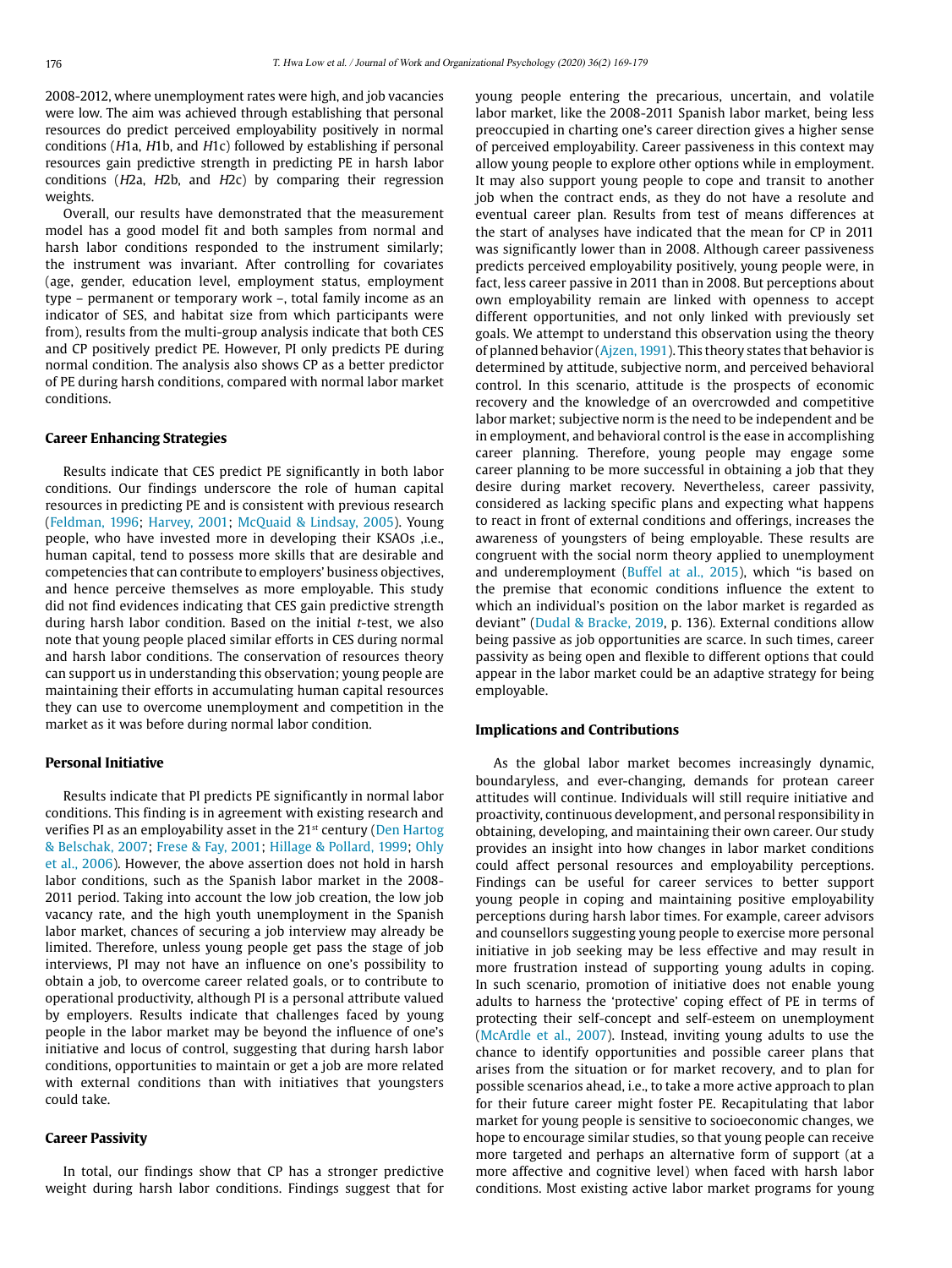people are mainly skilled-based training or job search/insertionbased programs (see Card et al., 2010; Kluve, 2010), which may be of limited relevance to maintaining employability and coping with harsh conditions. Our results suggest that combining efforts to gain skills and experiences and being open and flexible regarding opportunities that labor market could offer with no previous plans will increase perceived employability during harsh labor conditions. Following the distinction of Vanhercke et al. (2014) with regard to internal and external factors referred to employability, it seems that during favorable economic and labor distinctions, internal factor predominate in shaping employability perceptions. Nevertheless, when economic and labor conditions are less favorable to employment, employability seems to rely more on external conditions than on skills and personal characteristics. The higher relevance of CP during harsh labor conditions suggest that youngsters with more career passivity (who expects how that labor market evolves without taking initiative, and seems to be more flexible to accept different job opportunities) perceive themselves as more employable.

#### **Limitations and Future Directions**

The major limitation of this study is the impossibility of drawing any inferences on causality. This study comprised two independent cross-sectional samples. To be able to draw inferences about the antecedents of perceived employability, future research can consider utilizing longitudinal data with repeated measures. In addition, extending the length of the study to six years instead of three, and with multiple time points, may offer a more insightful understanding of the impact of harsh labor conditions. Another limitation of the study is the low percentages of explained variance of personal resources in perceived employability. Although the variables together explain only about 12% (13.4 % in 2008 and 10.3% in 2011) of variance, results do not rule out the predictor role of personal resource variables in this study. Nevertheless, the use of representative samples of Spanish youngsters in 2008 and 2011 provide some insight about the influence of labor market conditions on perceived employability. Moreover, despite the fact that other personal resources and the human capital indicator are excluded from this research, career planning and personal initiative have been relevant contents in many employability-enhancing programs. Clarifying its contribution to perceived employability should be relevant to career advisors and policy makers .

Future research can consider revising the scales and including more items for each scale in the study; the scales used in this study were selected in 1996 when the observatory study started. Finally, it will be interesting to study if career passivity differs in young people from different labor contexts, i.e., in a market that is less precarious for young people and with a lower percentage of young people engaging in temporary contracts to gain entry to the labor market.

#### **Conclusion**

In short, this study has verified that CES, PI, and CP are relevant to employability perception. In harsh labor conditions, like the ones Spain experienced during the past recession, CES is equally important to perceived employability but not PI. We postulate that due to limited job opportunities in harsh labor conditions, PI has a diminished role in predicting perceived employability despite current protean and self-directed career environment demands for individuals with initiative and proactiveness. In the case of young adults in Spain, where precarious work tends to be the main vehicle for young people to gain entry during normal conditions, CP takes on a more predictive role during harsh labor conditions.

We postulate that career passivity allows Spanish young entrants to be more open and less exigent, and it may be a strategy to cope with market uncertainties and insecurities. This study broadens our knowledge on how harsh labor market conditions impacts personal resources and employability perception in Spanish young adults. Findings can be useful for career services, and we hope to spur similar studies so that young people can receive more targeted support during harsh labor condition.

#### **Conflict of Interest**

The authors of this article declare no conflict of interest.

#### **Acknowledgement**

We thank IVIE and Bancaja Foundation for the authorization to use the database from the Spanish Observatory of Youth Labor Market Entry and Employment.

#### **References**

- Ajzen, I. (1991). The theory of planned behavior. Organizational Behavior and Human Decision Processes, 50(2), 179-211. [https://doi.](https://doi.org/10.1016/0749-5978(91)90020-T) [org/10.1016/0749-5978\(91\)90020-T](https://doi.org/10.1016/0749-5978(91)90020-T)
- Arbuckle, J. L. (2014). Amos (version 23.0) [computer program]. IBM SPSS. Baker, T., & Aldrich, H. (1996). Prometheus stretches: Building identity and
- cumulative knowledge in multiemployer careers. In M. B. Arthur & D. M. Rousseau (Eds.), The boundaryless career: A new employment principle for a new organisational era. Oxford University Press.
- Barney, J. (1991). Firm resources and sustained competitive advantage. Journal of Management, 17(1), 99-120. [https://doi.](https://doi.org/10.1177/014920639101700108) [org/10.1177/014920639101700108](https://doi.org/10.1177/014920639101700108)
- Becker, G. S. (1975). Human capital: A theoretical and empirical analysis, with special reference to education (2nd Ed.). Columbia University Press.
- Berntson, E., & Marklund, S. (2007). The relationship between perceived employability and subsequent health. Work & Stress, 21(3), 279-292. https://doi.org/10.1080/02678370701659215
- Berntson, E., Sverke, M., & Marklund, S. (2006). Predicting perceived employability: Human capital or labour market opportunities? Economic and Industrial Democracy, 27(2), 223-244. [https://doi.](https://doi.org/10.1177/0143831X06063098) [org/10.1177/0143831X06063098](https://doi.org/10.1177/0143831X06063098)
- Brame, R., Paternoster, R., Mazerolle, P., & Piquero, A. (1998). Testing for the equality of maximum-likelihood regression coefficients between two independent equations. Journal of Quantitative Criminology, 14(3), 245-261. https://doi.org/10.1023/A:1023030312801
- Brewe, L. (2013). Enhancing youth employability : What ? Why ? and How ? Guide to core work skills.
- Buffel, V., Van de Straat, V., & Bracke, P. (2015). Employment status and mental health care use in times of economic contraction: A repeated cross-sectional study in Europe, using a three-level model. International Journal for Equity in Health, 14(1), 29. [https://doi.](https://doi.org/10.1186/s12939-015-0153-3) [org/10.1186/s12939-015-0153-3](https://doi.org/10.1186/s12939-015-0153-3)
- Burt, R. S. (1997). The contingent value of social capital. Administrative Science Quarterly, 42(2), 339-365. https://doi.org/10.2307/2393923
- Card, D., Kluve, J., & Weber, A. (2010). Active labour market policy evaluations: A meta-analysis. The Economic Journal, 120(1976), 452- 477. https://doi.org/10.1111/j.1468-0297.2010.02387.x
- Chamorro-Premuzic, T., & Furnham, A. (2010). The psychology of personnel selection. Cambridge University Press.
- Chen, D. J. Q., & Lim, V. K. G. (2012). Strength in adversity: The influence of psychological capital on job search. Journal of Organizational Behavior, 33(6), 811-839. https://doi.org/10.1002/job.1814
- Chen, J., Kannan, P., Trehan, B., & Loungani, P. (2011). New evidence on cyclical and structural sources of unemployment (IMF Working Papers). http://papers.ssrn.com/sol3/papers.cfm?abstract\_id=1847339
- Cheung, G. W., & Rensvold, R. B. (2002). Evaluating goodness-of-fit indexes for testing measurement invariance. Structural Equation Modeling: A Multidisciplinary Journal, 9(2), 233-255. [https://doi.org/10.1207/](https://doi.org/10.1207/S15328007SEM0902_5) [S15328007SEM0902\\_5](https://doi.org/10.1207/S15328007SEM0902_5)
- Claes, R., & Ruiz-Quintanilla, S. A. (1998). Influences of early career experiences, occupational group, and national culture on proactive career behavior. Journal of Vocational Behavior, 52(3), 357-378. https://doi.org/10.1006/jvbe.1997.1626
- Clogg, C. C., Petkova, E., & Haritou, A. (1995). Statistical methods for comparing regression coefficients between models. American Journal of Sociology, 100, 1261-1293. https://doi.org/10.1086/230638
- Coetzee, M., & Roythorne-Jacobs, H. (2006). Career counselling and guidance in the workplace: A manual for career practitioners. Juta.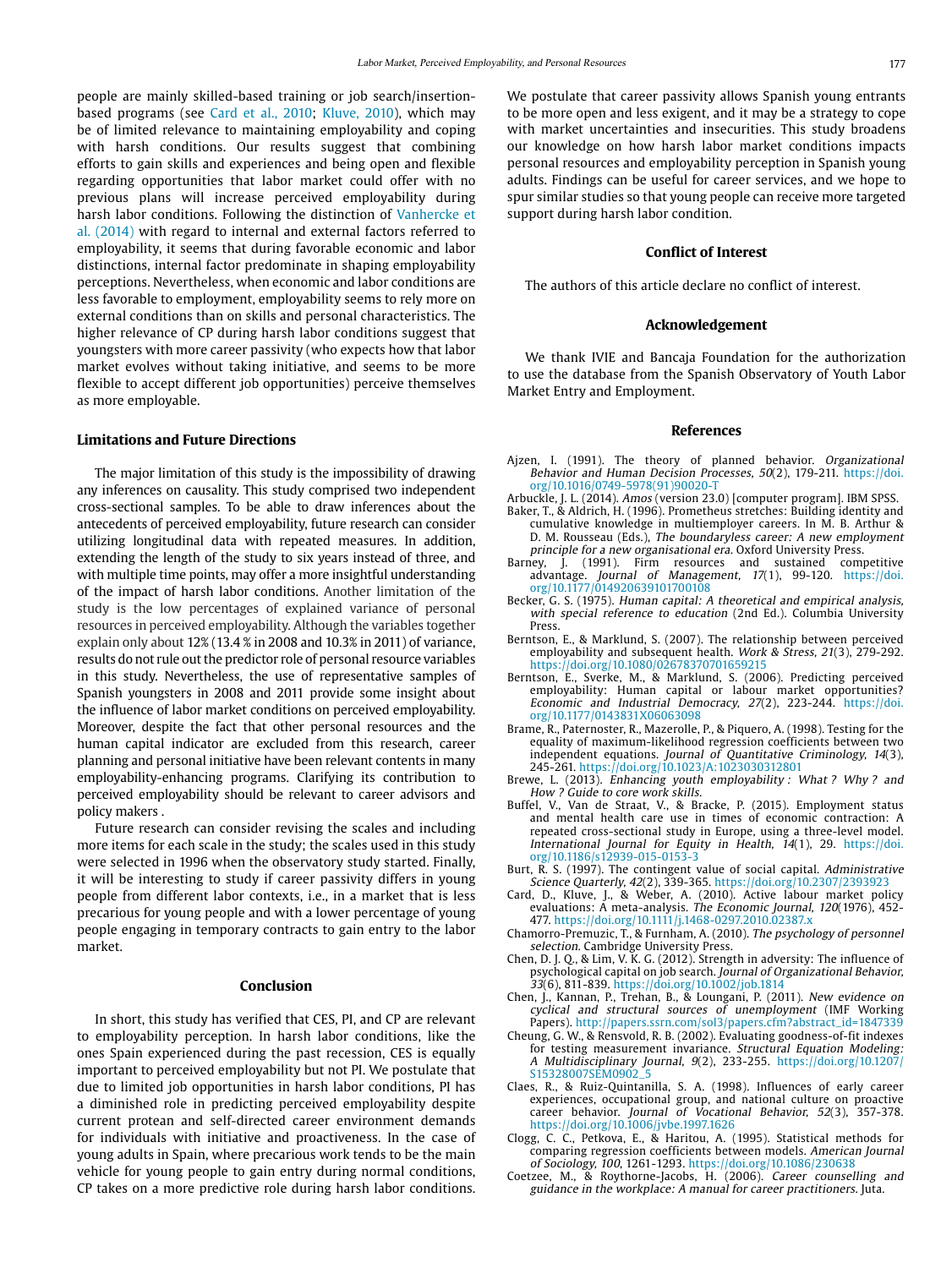- Corujo, B. S. (2013). Crisis and labour market in Spain. Labour Law Research Network Inaugural Conference. Pompeu Fabra University. [http://www.](http://www.upf.edu/gredtiss/_pdf/2013-LLRNConf_Suarez.pdf) [upf.edu/gredtiss/\\_pdf/2013-LLRNConf\\_Suarez.pdf](http://www.upf.edu/gredtiss/_pdf/2013-LLRNConf_Suarez.pdf)
- Crant, J. M. (1995). The Proactive Personality Scale and objective job performance among real estate agents. Journal of Applied Psychology, 80(4), 532-537. https://doi.org/10.1037/0021-9010.80.4.532
- Daniels, J., D'Andrea, M., & Gaughen, K. J. S. (1998). Testing the validity and reliability of the Perceived Employability Scale ( PES ) among a culturally diverse population. Journal of Employment Counseling, 35(3), 114-123. https://doi.org/10.1002/j.2161-1920.1998.tb00993.x
- Dávila-Quintana, C., & Lopez-Valcarcel, B. (2009). Crisis económica y salud. Gaceta Sanitaria, 23(4), 261-265. [https://doi.org/10.1016/j.](https://doi.org/10.1016/j.gaceta.2009.04.003) [gaceta.2009.04.003](https://doi.org/10.1016/j.gaceta.2009.04.003)
- De Cuyper, N., Bernhard-Oettel, C., Berntson, E., De Witte, H., & Alarco, B. (2008). Employability and employees' well-being: Mediation by job insecurity. *Applied Psychology, 57*(3), 488-509. [https://doi.](https://doi.org/10.1111/j.1464-0597.2008.00332.x) [org/10.1111/j.1464-0597.2008.00332.x](https://doi.org/10.1111/j.1464-0597.2008.00332.x)
- De Cuyper, N., Van der Heijden, B. I. J. M., & De Witte, H. (2011). Associations between perceived employability, employee well-being, and its contribution to organizational success: A matter of psychological contracts? The International Journal of Human Resource Management, 22(7), 1486-1503. https://doi.org/10.1080/09585192.2011.561962
- Den Hartog, D. N., & Belschak, F. D. (2007). Personal initiative, commitment and affect at work. Journal of Occupational & Organizational Psychology, 80(4), 601-622. https://doi.org/10.1348/096317906X171442
- Dudal, P., & Bracke, P. (2019). On the moderation of the relation between overeducation and depressive symptoms through labor market and macro-economic factors. Health & Place, 56, 135-146. [https://doi.](https://doi.org/10.1016/j.healthplace.2018.12.009) [org/10.1016/j.healthplace.2018.12.009](https://doi.org/10.1016/j.healthplace.2018.12.009)
- European Commission. (2010). Employment in Europe 2010. https://doi. org/10.2767/72770
- European Foundation for the Improvement of Living and Working Conditions (Eurofound, 2013). Young people and temporary employment in Europe. [http://www.eurofound.europa.eu/observatories/emcc/com](http://www.eurofound.europa.eu/observatories/emcc/comparative-information/young-people-and-temporary-employment-in-europe)[parative-information/young-people-and-temporary-employment-in-](http://www.eurofound.europa.eu/observatories/emcc/comparative-information/young-people-and-temporary-employment-in-europe) [-europe](http://www.eurofound.europa.eu/observatories/emcc/comparative-information/young-people-and-temporary-employment-in-europe)
- Eurostat. (2015a). Employment statistics. [http://ec.europa.eu/eurostat/](http://ec.europa.eu/eurostat/statistics-explained/index.php/Employment_statistics) [statistics-explained/index.php/Employment\\_statistics](http://ec.europa.eu/eurostat/statistics-explained/index.php/Employment_statistics)
- Eurostat. (2015b). Long term unemployment rate. [http://ec.europa.](http://ec.europa.eu/eurostat/tgm/table.do?tab=table&init=1&plugin=1&pcode=tesem130&language=en) [eu/eurostat/tgm/table.do?tab=table&init=1&plugin=1&pcode=te](http://ec.europa.eu/eurostat/tgm/table.do?tab=table&init=1&plugin=1&pcode=tesem130&language=en)[sem130&language=en](http://ec.europa.eu/eurostat/tgm/table.do?tab=table&init=1&plugin=1&pcode=tesem130&language=en)
- Eurostat. (2015c). Unemployment rate. http://ec.europa.eu/eurostat/tgm/ table.do?tab=table&init=1&plugin=1&pcode=tesem120&language=en
- Eurostat. (2015d). Youth unemployment rate ( 15-24 years old ) % of active population in the same age. [http://ec.europa.eu/eurostat/tgm/table.](http://ec.europa.eu/eurostat/tgm/table.do?tab=table&plugin=1&language=en&pcode=tipslm80) [do?tab=table&plugin=1&language=en&pcode=tipslm80](http://ec.europa.eu/eurostat/tgm/table.do?tab=table&plugin=1&language=en&pcode=tipslm80)
- Eurostat. (2016). GDP per capita in PPS. [http://ec.europa.eu/eurostat/tgm/](http://ec.europa.eu/eurostat/tgm/table.do?tab=table&init=1&plugin=1&pcode=tec00114&language=en) [table.do?tab=table&init=1&plugin=1&pcode=tec00114&language=en](http://ec.europa.eu/eurostat/tgm/table.do?tab=table&init=1&plugin=1&pcode=tec00114&language=en)
- Feij, J. A., Whitely, W. T., Peiró, J. M., & Taris, T. W. (1995). The development of career-enhancing strategies and content innovation: A longitudinal study of new workers. Journal of Vocational Behavior, 46(3), 231-256. https://doi.org/10.1006/jvbe.1995.1017
- Feldman, D. C. (1996). Managing careers in downsizing firms. Human Resource Management, 35(2), 145-161. [https://doi.org/10.1002/](https://doi.org/10.1002/(SICI)1099-050X(199622)35:2<145::AID-HRM1>3.0.CO;2-Y) [\(SICI\)1099-050X\(199622\)35:2<145::AID-HRM1>3.0.CO;2-Y](https://doi.org/10.1002/(SICI)1099-050X(199622)35:2<145::AID-HRM1>3.0.CO;2-Y)
- Forrier, A., & Sels, L. (2003). The concept employability: A complex mosaic. International Journal of Human Resources Development and Management, 3(2), 102-124. [https://doi.org/10.1504/](https://doi.org/10.1504/IJHRDM.2003.002414) [IJHRDM.2003.002414](https://doi.org/10.1504/IJHRDM.2003.002414)
- Frese, M., & Fay, D. (2001). Personal initiative: An active performance concept for work in the 21st century. Research in Organizational Behavior, 23, 133-187. [https://doi.org/10.1016/S0191-3085\(01\)23005-6](https://doi.org/10.1016/S0191-3085(01)23005-6)
- Frese, M., Fay, D., Hilburger, T., Leng, K., & Tag, A. (1997). The concept of personal initiative: Operationalization, reliability and validity in two German samples. Journal of Occupational and Organizational Psychology, 70(2), 139-161. [https://doi.org/10.1111/j.2044-8325.1997.](https://doi.org/10.1111/j.2044-8325.1997.tb00639.x) tb00639.
- Frese, M., Kring, W., Soose, A., & Zempel, J. (1996). Personal initiative at work: Differences between East West Germany. *Academy of* Management Journal, 39(1), 37-63. https://doi.org/10.2307/256630
- Fugate, M. (2006). Employability in the new millennium. In J. H. Greenhaus & G. A. Callanan (Eds.), Encyclopedia of career development (pp. 1-9). SAGE.
- Fugate, M., & Kinicki, A. J. (2008). A dispositional approach to employability: Development of a measure and test of implications for employee reactions to organizational change. Journal of Occupational and Organizational Psychology, 81(3), 503-527. [https://doi.](https://doi.org/10.1348/096317907X241579) [org/10.1348/096317907X241579](https://doi.org/10.1348/096317907X241579)
- Fugate, M., Kinicki, A. J., & Ashforth, B. E. (2004). Employability: A psychosocial construct, its dimensions, and applications. Journal of Vocational Behavior, 65(1), 14-38. https://doi.org/10.1016/j.jvb.2003.10.005
- Fundación Bancaja e IVIE. (2012). Observatorio de inserción laboral de los jóvenes. http://web2011.ivie.es/es/banco/insercion/descarga.php
- Gamboa, J. P., Gracia, F., Ripoll, P., & Peiró, J. M. (2009). Employability and personal initiative as antecedents of job satisfaction. The Spanish Journal of Psychology, 12(2), 632-640. [https://doi.org/10.1017/](https://doi.org/10.1017/S1138741600001992) [S1138741600001992](https://doi.org/10.1017/S1138741600001992)
- Gangl, M. (2002). Changing Labour markets and early career outcomes: Labour market entry in Europe over the past decade. Work, Employment & Society, 16(1), 67-90. https://doi.org/10.1177/09500170222119254
- Gangl, M. (2003). The only way is up?: Employment protection and job mobility among recent entrants to European labour markets. European Sociological Review, 19(5), 429-449. [https://doi.org/10.1093/](https://doi.org/10.1093/esr/19.5.429) [esr/19.5.429](https://doi.org/10.1093/esr/19.5.429)
- García-Montalvo, J. (2012). The labor market in Spain: Trends and analysis. XVIII Future Trends Forum. [https://www.fundacionbankinter.org/](https://www.fundacionbankinter.org/documents/11036/50346/Publicacion+PDF+IN+FTF_Desempleo.pdf/2559d1fa-daa6-42c2-ac44-e83e63f8b9a3) [documents/11036/50346/Publicacion+PDF+IN+FTF\\_Desempleo.](https://www.fundacionbankinter.org/documents/11036/50346/Publicacion+PDF+IN+FTF_Desempleo.pdf/2559d1fa-daa6-42c2-ac44-e83e63f8b9a3) [pdf/2559d1fa-daa6-42c2-ac44-e83e63f8b9a3](https://www.fundacionbankinter.org/documents/11036/50346/Publicacion+PDF+IN+FTF_Desempleo.pdf/2559d1fa-daa6-42c2-ac44-e83e63f8b9a3)
- Garson, G. D. (2012). Testing statistical assumptions. Statistical Associates Publishing.
- González-Romá, V., Gamboa, J. P., & Peiró, J. M. (2018). University graduates' employability, employment status, and job quality. Journal of Career Development, 45(2), 132-149. https://doi.org/10.1177/0894845316671607
- Gregg, P., & Tominey, E. (2005). The wage scar from male youth unemployment. Labour Economics, 12(4), 487-509. [https://doi.](https://doi.org/10.1016/j.labeco.2005.05.004
) [org/10.1016/j.labeco.2005.05.004](https://doi.org/10.1016/j.labeco.2005.05.004
)
- Gulati, R., Nohria, N., & Wohlgezogen, F. (2010). Roaring out of recession. Harvard Business Review, 1-13. https://hbr.org/2010/03/roaring-outof-recession
- Hall, D. T. (1996). Protean careers of the 21st century. Academy of Management Perspectives, 10, 8-16. [https://doi.org/10.5465/](https://doi.org/10.5465/AME.1996.3145315) [AME.1996.3145315](https://doi.org/10.5465/AME.1996.3145315)
- Hall, D. T., & Chandler, D. E. (2005). Psychological success: When the career is a calling. Journal of Organizational Behavior, 26(2), 155-176. https:// doi.org/10.1002/job.301
- Harvey, L. (2001). Defining and Measuring Employability. Quality in Higher Education, 7(2), 97-109. https://doi.org/10.1080/13538320120059990
- Hillage, J., & Pollard, E. (1999). Employability: Developing a framework for policy analysis. Labour Market Trends, 107(85), 83-84.
- Hu, L., & Bentler, P. M. (1999). Cutoff criteria for fit indexes in covariance structure analysis: Conventional criteria versus new alternatives. Structural Equation Modeling: A Multidisciplinary Journal, 6(1), 1-55. https://doi.org/10.1080/10705519909540118
- Kluve, J. (2010). The effectiveness of European active labor market programs. Labour Economics, 17(6), 904-918. [https://doi.org/10.1016/j.](https://doi.org/10.1016/j.labeco.2010.02.004) [labeco.2010.02.004](https://doi.org/10.1016/j.labeco.2010.02.004)
- Korner, A., Reitzle, M., & Silbereisen, R. K. (2012). Work-related demands and life satisfaction: The effects of engagement and disengagement among employed and long-term unemployed people. Journal of Vocational Behavior, 80, 187-196.<https://doi.org/10.1016/j.jvb.2011.05.004>
- Korpi, T., de Graaf, P., Hendrickx, J., & Layte, R. (2003). Vocational training and career employment precariousness in Great Britain, the Netherlands, and Sweden. Acta Sociologica, 46(1), 17-30. [https://doi.](https://doi.org/10.1177/0001699303046001002) [org/10.1177/0001699303046001002](https://doi.org/10.1177/0001699303046001002)
- Lin, X., & Leung, K. (2010). Differing effects of coping strategies on mental health during prolonged unemployment: A longitudinal analysis. Human Relations, 63, 637-665. https://doi.org/10.1177/0018726709342930
- McArdle, S., Waters, L., Briscoe, J. P., & Hall, D. T. (2007). Employability during unemployment: Adaptability, career identity and human and social capital. Journal of Vocational Behavior, 71(2), 247-264. https:// doi.org/10.1016/j.jvb.2007.06.003
- McCoach, D. B., Black, A. C., & O'Connell, A. A. (2007). Errors of inference in structural equation modeling. Psychology in the Schools, 44(5), 461- 470. https://doi.org/10.1002/pits.20238
- McQuaid, R. W., & Lindsay, C. (2005). The concept of employability. Urban Studies, 42(2), 197-219. https://doi.org/10.1080/0042098042000316100
- Motowidlo, S. J., & Van Scotter, J. R. (1994). Evidence that task performance should be distinguished from contextual performance. Journal of Applied Psychology, 79, 475-480. https://doi.org/10.1037/0021- 9010.79.4.475
- Munene, J. C. (1995). 'Not-on-seat': An investigation of some correlates of organisational citizenship behaviour in Nigeria. Applied Psychology, 44(2), 111-122. https://doi.org/10.1111/j.1464-0597.1995.tb01069.x
- Ng, T. W. H., Eby, L. T., Sorensen, K. L., & Feldman, D. C. (2005). Predictors of objective and subjective career success: A meta-analysis. Personnel Psychology, 58(2), 367-408. https://doi.org/10.1111/j.1744-6570.2005.00515.x
- OECD. (2013). OECD employment outlook 2013. [https://doi.org/10.1787/](https://doi.org/10.1787/empl_outlook-2013-en) [empl\\_outlook-2013-en](https://doi.org/10.1787/empl_outlook-2013-en)
- Ohly, S., Sonnentag, S., & Pluntke, F. (2006). Routinization, work characteristics and their relationships with creative and proactive behaviors. Journal of Organizational Behavior, 27(3), 257-279. https:// doi.org/10.1002/job.376
- Organ, D. W. (1988). Organizational citizenship behavior: The good soldier syndrome. Lexington Books.
- Organ, D. W. (1990). The motivational basis of organizational citizenship behavior. In B. M. Staw & L. L. Cummings (Eds.), Research in organizational behavior (Vol. 12, pp. 43-72). Jai Press.
- Paternoster, R., Brame, R., Mazerolle, P., & Piquero, A. (1998). Using the correct statistical test for the equality of regression coefficients. Criminology, 36(4), 859-866. [https://doi.org/10.1111/j.1745-9125.1998.](https://doi.org/10.1111/j.1745-9125.1998.tb01268.x)  $th01268.$
- Podsakoff, P. M., MacKenzie, S. B., Lee, J.-Y., & Podsakoff, N. P. (2003). Common method biases in behavioral research: A critical review of the literature